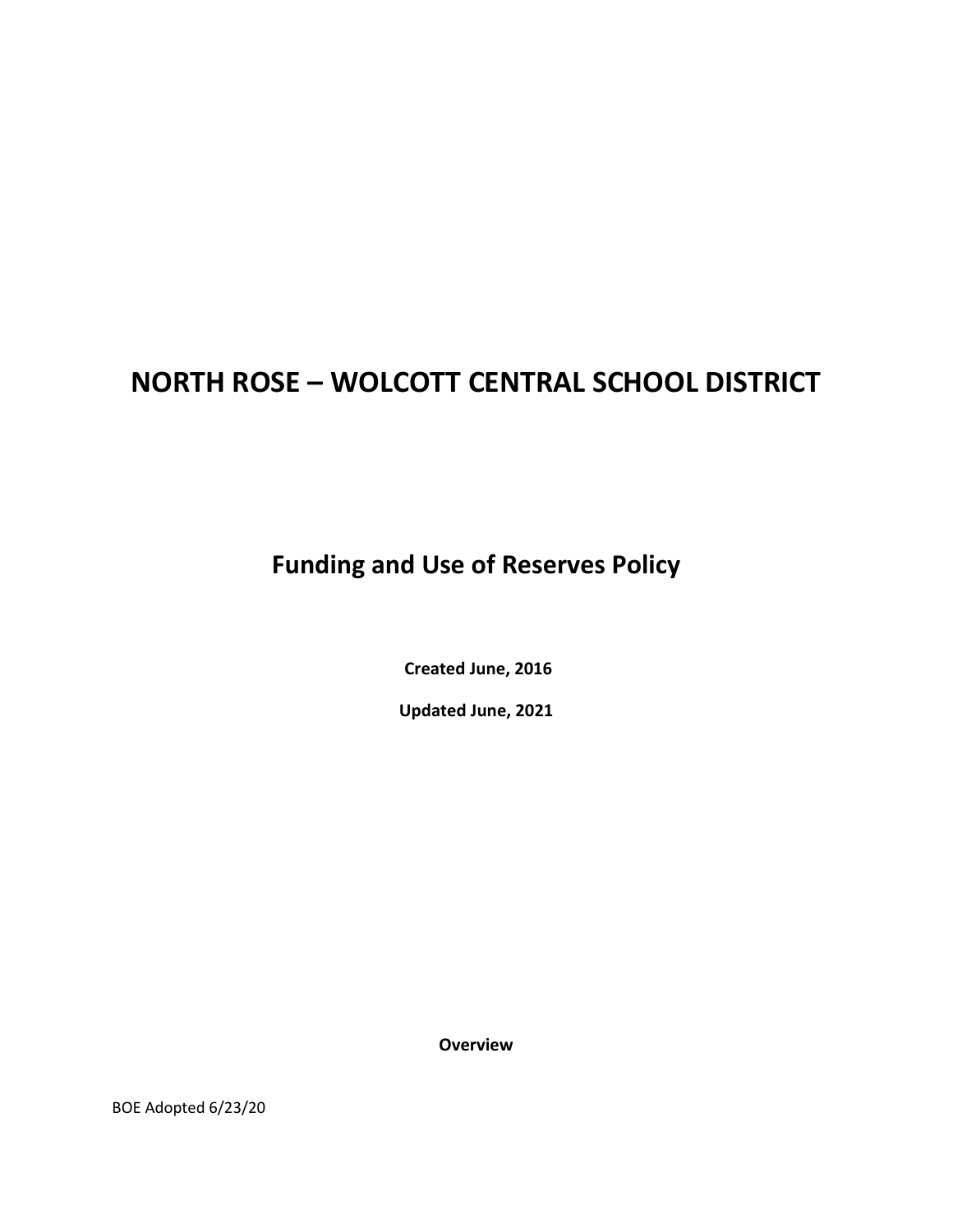The establishment and funding of reserves is an important consideration in the maintenance of a sound financial plan for any school district. While strict adherence to state law is required to ensure reserves are both legal and appropriate, adequately funded reserves are vital to the long-term health and stability of the school district. This concept is recognized by the New York State Comptroller:

Saving for future projects, acquisitions, and other allowable purposes is an important planning consideration for local governments and school districts. Reserve funds provide a mechanism for legally saving money to finance all or part of future infrastructure, equipment, and other requirements. Reserve funds can also provide a degree of financial stability by reducing reliance on indebtedness to finance capital projects and acquisitions. In uncertain economic times, reserve funds can also provide officials with a welcomed budgetary option that can help mitigate the need to cut services or to raise taxes. In good times, money not needed for current purposes can often be set aside in reserves for future use. (*Office of the New York State Comptroller – Local Government Management Guide – Reserve Funds, Pg. 1*)

The North Rose – Wolcott Central School District believes that judicious use of reserves greatly reduces long-term borrowing costs, smooths large fluctuations in tax rates, and minimizes the possibility of draconian mid-year budget cuts which would have a direct impact on students. It believes it is in the best interest of both the students and taxpayers to prudently establish and use reserves to weather the financial storms and uncertainties that will occur. Again, the Comptroller notes:

The practice of planning ahead and systematically saving for capital acquisitions and other contingencies is considered prudent management. Saving for future capital needs can reduce or eliminate interest and other costs associated with debt issuances. Similarly, certain reserve funds can be utilized to protect the budget against known risks (a potential lawsuit) or unknown risks (a major ice storm). (*Office of the New York State Comptroller – Local Government Management Guide – Reserve Funds, Pg. 2)*

This quote reflects the two purposes for the establishment of reserves:

- 1. Saving money for a large, one time future expenditure such as a capital reserve for the replacement of a roof as an example.
- 2. Reserves which are intended to protect the district against a large, currently unforeseen risk.

Since New York State law mandates that expenditures can be no greater than the budget approved by the voters in May, the North Rose – Wolcott Central School District budgets conservatively and practices fiscal prudence throughout each budget year to ensure that unanticipated expenditures do not result in mid-year budget cuts which would have an immediate impact on students. This practice has allowed and will allow the district in the future to weather state aid holdbacks and other negative budget impacts without impacting instructional programs. However, conservative budgeting can also result in budget surpluses at year-end. The Board of Education reviews any budget surpluses and determines the best use of these surpluses including transfers to voter or Board of Education approved reserves or to a reduction in the ensuing year's tax levy.

Legally established reserves can provide many benefits to the school district and to its taxpayers. However, these reserves can also cause confusion when their purpose is not clearly understood by the community. The purpose of this document is to detail the North Rose – Wolcott Central School District's plan for the purpose, accumulation, use, and maintenance of reserve funds.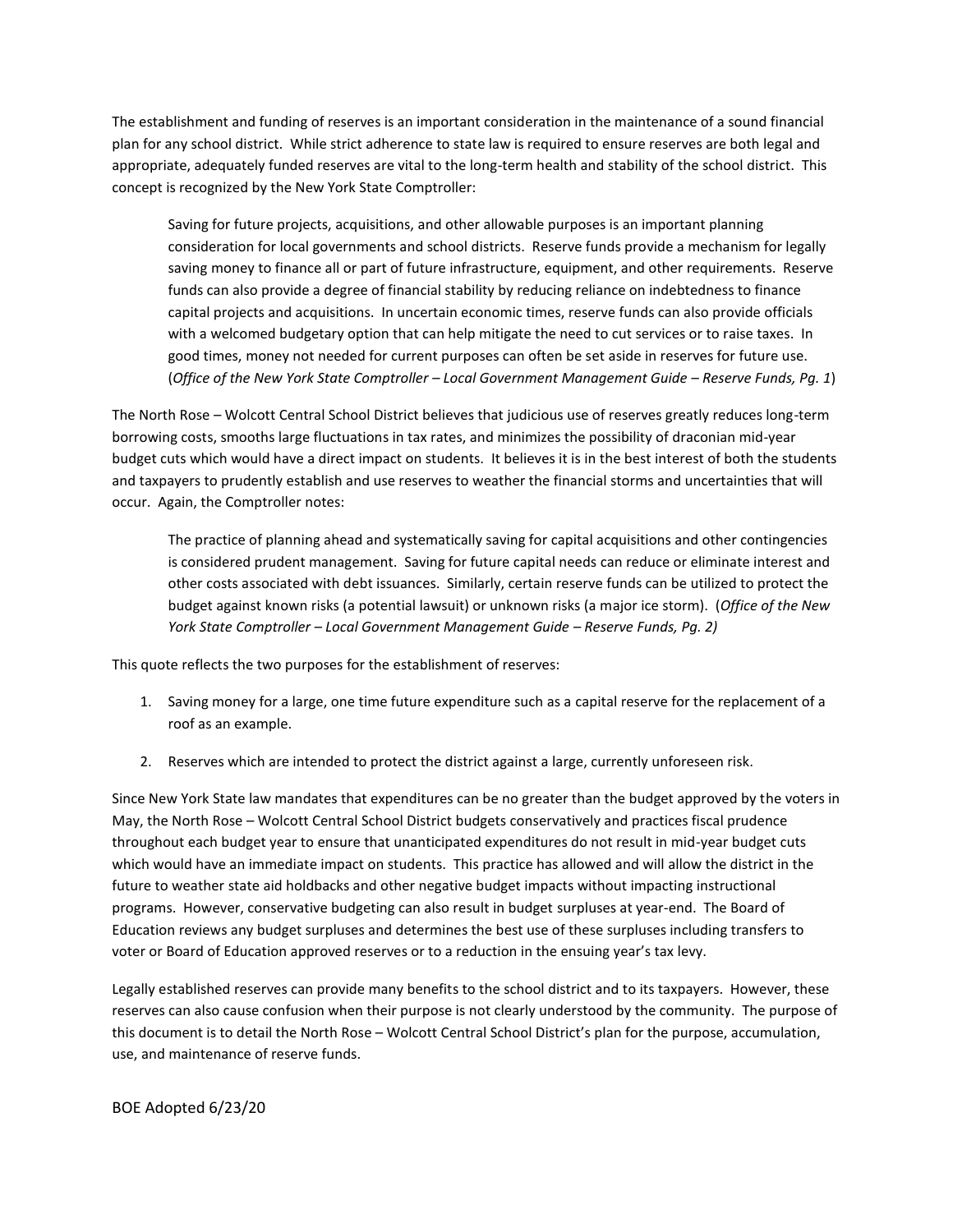## **TAX CERTIORARI RESERVE**

Purpose: Any School District may establish a reserve fund for the payment of judgments and claims in tax certiorari proceedings in accordance with article seven of the real property tax law, without approval of the qualified voters of the District, provided, however, that the total of the monies held in such reserve fund shall not exceed that amount which might reasonably be deemed necessary to meet anticipated judgments and claims arising out of such tax certiorari proceedings.

Use of Unexpended Balances: Funds reserved for tax certiorari judgments and claims pursuant to Education Law, Section 3651[1-a] that are not expended for the payment of judgments or claims arising out of tax certiorari proceedings for the tax roll in the year the monies are deposited to the fund and/or that will not be "reasonably required to pay any such judgment or claim", must be returned to the General Fund on or before the first day of the fourth fiscal year following the deposit of such monies to the reserve fund.

Balance June 30, 2018: \$0

Balance June 30, 2019: \$0

Balance June 30, 2020: \$0

Balance May 31, 2021: \$21,324

Ideal Balance: Potential liability for all outstanding judgments or claims arising out of tax certiorari proceedings.

Discussion: This reserve was funded in August of 2020 when we received notice of five potential tax certiorari proceedings. In December of 2020, \$1,210.53 was removed from the reserve after we received rulings for four of the properties. \$630.18 of that amount was used to refund taxes and the other \$580.35 was return to unappropriated fund balance. The remaining funds should remain in the reserve until a final determination is made on the remaining property. We will continue to fund and liquidate as appropriate.

#### **WORKERS' COMPENSATION RESERVE**

Purpose: An expenditure shall be made from such fund only for the payment of compensation and benefits, medical, hospital or other expense authorized by article two of the workmen's compensation law and expenses of administering the self-insurance program for such School District.

Use of Unexpended Balances: If the monies in the fund exceed the amounts required to be paid for compensation, benefits and expenses, plus any additional amount required to pay all pending claims, the governing board, within 60 days of the close of such fiscal year, may elect to transfer all or part of the excess amount to certain other reserve funds or may apply all or part of the excess to the budget appropriation of the next succeeding fiscal year.

Balance June 30, 2018: \$228,734

Balance June 30, 2019: \$203,552

Balance June 30, 2020: \$175,937

Balance May 31, 2021: \$176,063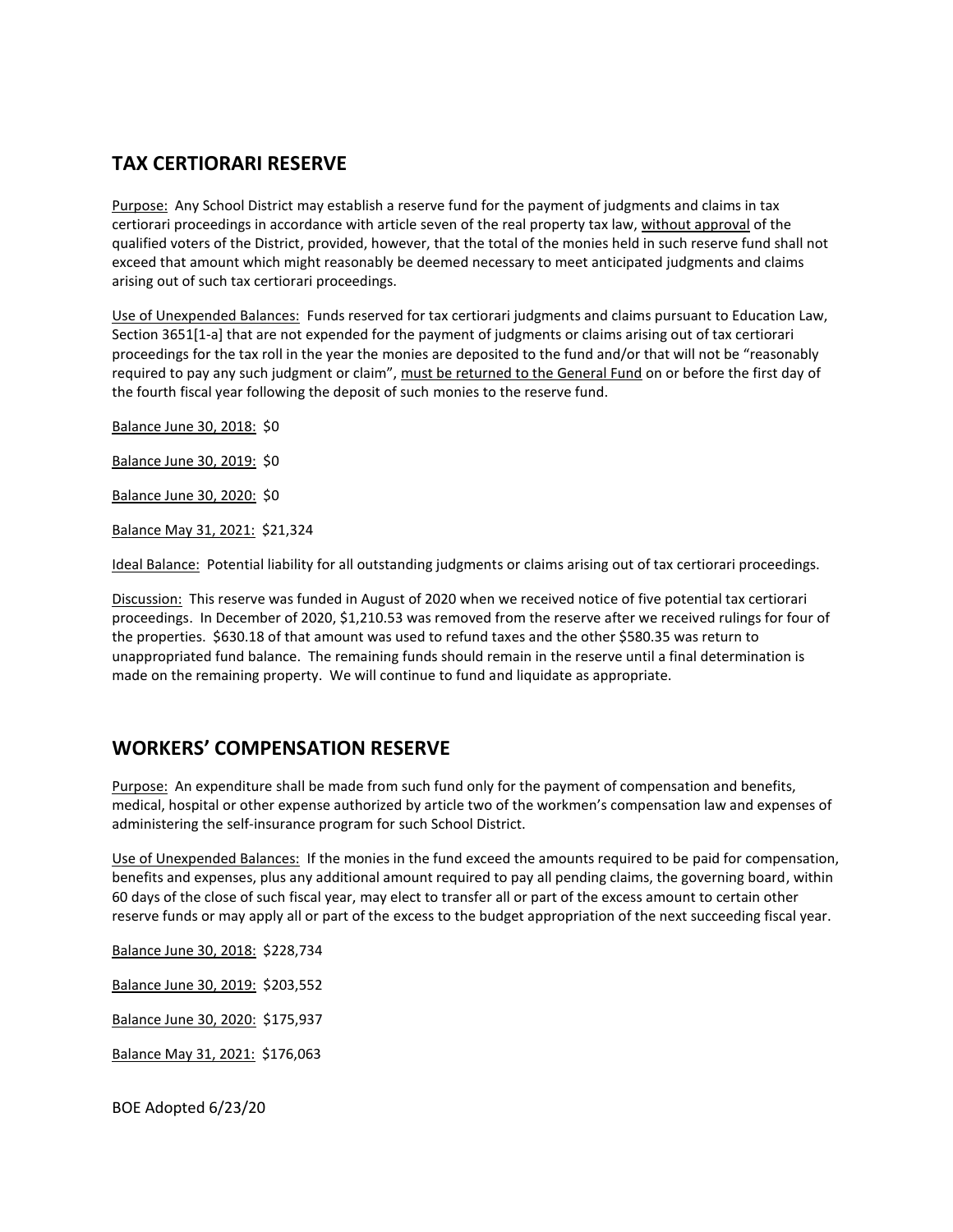Ideal Balance: Equivalent to one year of the District's annual contributions to the consortium.

Discussion: The BOE determined that this reserve was overfunded and transferred money out of it and into the Capital Building Reserve in August of 2016. Our 2021-2022 contributions to the consortium will be \$150,540. This is a decrease from our 2020-2021 contributions of \$158,679. In July or August, the BOE should transfer out any excess funds.

## **UNEMPLOYMENT RESERVE**

Purpose: An expenditure shall be made from such fund only as required by law to pay into the unemployment insurance fund an amount equivalent to the amount of benefits paid to claimants and charged to the account of such school district in accordance with the provisions of paragraph (e) of subdivision one of section five hundred eighty-one of the labor law.

Use of Unexpended Balances: If at the end of any fiscal year the monies in such fund shall exceed the amounts required to be paid pursuant to subdivision four of this section plus any additional amount required to pay all pending claims, the School Board may within sixty days of the close of such fiscal year, elect to transfer said excess, or any part thereof, to any fund authorized by this article or section thirty-six hundred fifty-one of the education law; and/or (b) apply said excess, or any part thereof to the budget appropriation of the next succeeding fiscal year.

Balance June 30, 2018: \$124,755

Balance June 30, 2019: \$128,369

Balance June 30, 2020: \$32,535

Balance May 31, 2021: \$12,555

Ideal Balance: Approximately 0.25% of payroll appropriations (\$31,255 is 0.25% of the 2021-2022 payroll appropriations).

Discussion: The BOE determined that this reserve was overfunded and transferred money out of it and into the Capital Building Reserve in August of 2017. Our unemployment costs peaked in 2011-2012 a t a cost of \$102,723. Since that time our annual costs have been as follows:

- 2012-2013: \$26,842
- 2013-2014: \$57,468
- 2014-2015: \$10,939
- 2015-2016: \$14,652
- 2016-2017: \$7,581
- 2017-2018: \$0
- 2018-2019: \$0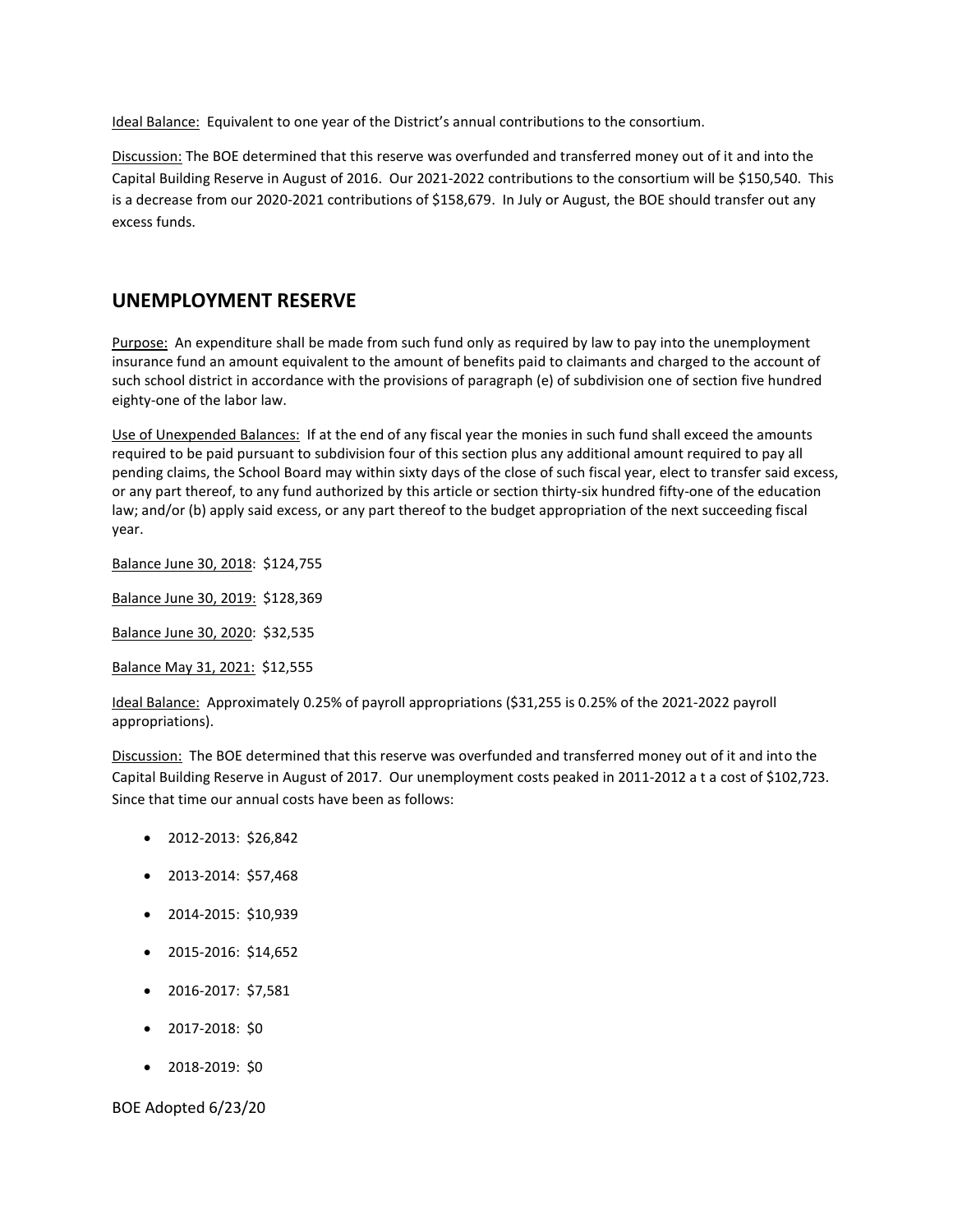- 2019-2020: \$3,048
- 2020-2021 (to date): \$67,468

In June of 2020, the Board of Education transferred \$2,703 of fund balance into this reserve to maintain the ideal balance. When we built the 2020-2021 budget, we planned to appropriate up to \$20,000 from this reserve to cover potential unemployment claims. To date, we have already spent over \$67,000 on unemployment costs this year. In our February discussion I had recommended that we look to change our ideal balance back to 1% of payroll appropriations. However, since that time, the government has started to fund unemployment costs through the pandemic. This means that we will probably not see greatly increased costs and it also means that what we have already paid this year will remain as a credit on our account to pay future costs. I recommend that we leave our ideal balance at 0.25% of payroll appropriations. In order to be at that ideal balance of \$31,255, we need to transfer in \$18,700 in June.

#### **CAPITAL BUILDING RESERVE**

Purpose: Used to pay the cost of any object or purpose for which bonds may be issued. Voter authorization is required for both the establishment of the reserve and for payments from the reserve. The form of the required legal notice for the vote on establishing the reserve and the form of the proposition to be placed on the ballot are set forth in ş3651 of the Education Law.

Use of Unexpended Balances: The Voters may authorize the transfer of all or any part of this reserve fund to any other reserve fund established pursuant to ş3651 of the Education Law. Whenever the Voters shall determine that the original purpose for which a reserve fund has been established is no longer desirable, the school authorities may liquidate, first applying its proceeds to any outstanding bonded indebtedness and the balance to the annual tax levy.

Balance June 30, 2018: \$629,688

Balance June 30, 2019: \$647,928

Balance June 30, 2020: \$657,757

Balance May 31, 2021: \$658,226

Ideal Balance: Up to the maximum amount authorized by the Voters.

Discussion: On 5/16/17, the voters authorized establishment of a new \$5 m reserve. To date, we have contributed \$2,621,559. However, we also withdrew \$2,000,000 (with voter authorization) in May of 2018. We are able to contribute an additional \$2,378,441 in order to hit the voter authorized contribution level of \$5m. Once this reserve has been filled, the balance will be approximately \$3m plus interest earned (estimated at \$50,000 to \$75,000). Once the current capital project is complete, the BOE should consider asking the community to establish a new reserve in order to allow the district to continue saving for future capital project work. The Board should continue to aggressively fund this reserve. In June of 2020, we had planned to add to this reserve. However, funds were not available to do this once the state withheld 20% of our summer aid payments. Since we recouped last year's withheld aid, had some reduced expenditures, and are able to apply stimulus funds, this is an opportune time to fund this reserve. We anticipate proposing a new project to the community in the next couple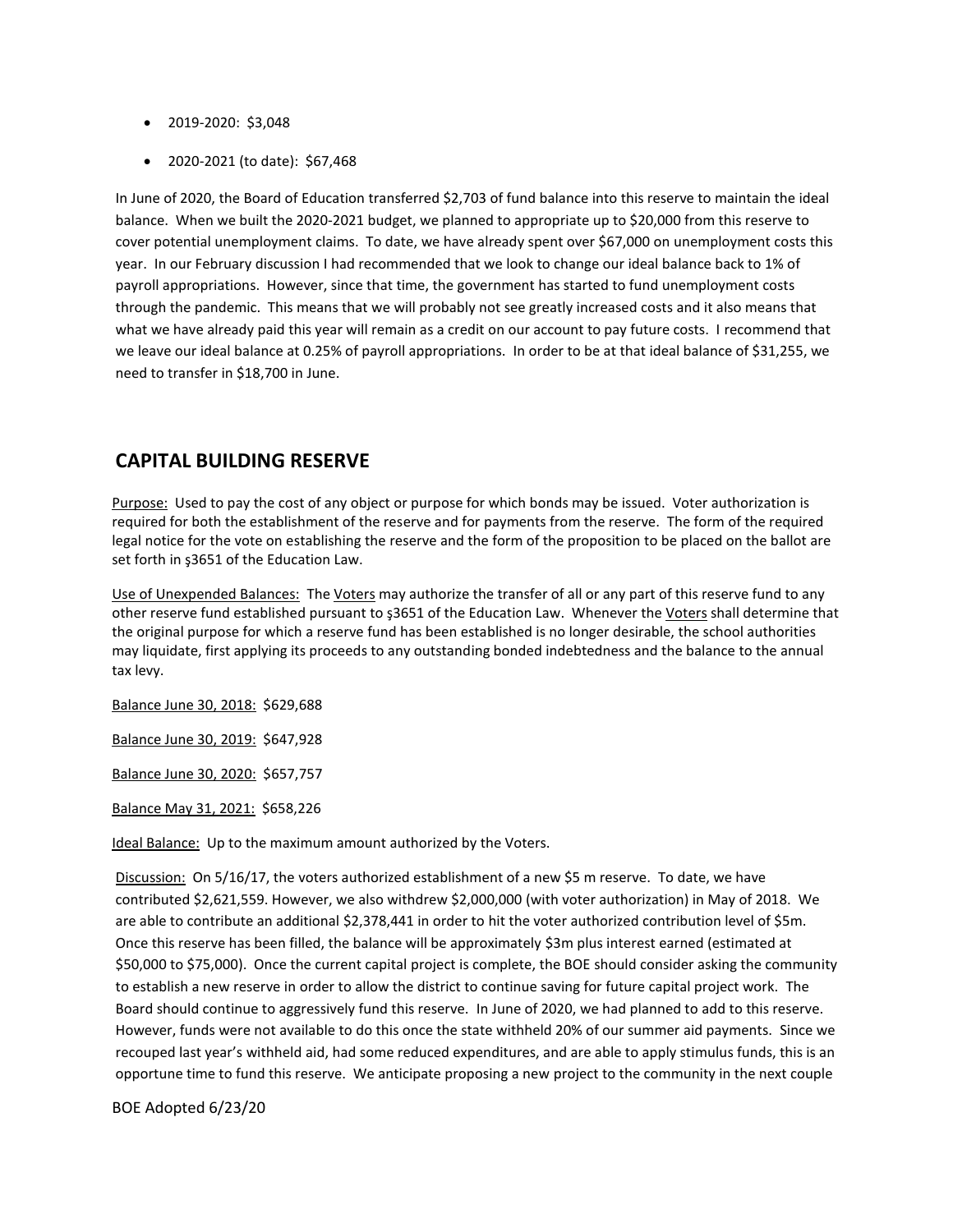of months, so this reserve will be necessary. In June the BOE will transfer \$2,378,441 into this reserve. That is the maximum funding level. A new reserve needs to be established in the near future.

#### **CAPITAL BUS RESERVE**

Purpose: To be used to pay for bus purchases. Voter authorization is required for both the establishment of the reserve and payments from the reserve.

Use of Unexpended Balances: The Voters may authorize the transfer of all or any part of this reserve fund to any other reserve fund established pursuant to ş3651 of the Education Law. Whenever the Voters shall determine that the original purpose for which a reserve fund has been established is no longer desirable, the school authorities may liquidate, first applying its proceeds to any outstanding bonded indebtedness and the balance to the annual tax levy.

Balance June 30, 2018: \$1,295,314

Balance June 30, 2019: \$1,229,826

Balance June 30, 2020: \$1,090,392

Balance May 31, 2020: \$477,881 (2016) + \$983,479 (2019)

Ideal Balance: Up to the maximum amount authorized by the Voters.

Discussion: Our 2016 reserve has been filled to the maximum (\$2.5 m) and has an available balance of \$477,821. In May of 2019 the voters approved the creation of a new reserve with a maximum funding level of \$2.0 m. That new reserve has a current balance of \$983,479. We have authorization to contribute an additional \$1,021,131. Our plan is to annually place the aid we receive for prior bus purchases into this reserve so that we will have cash available for future bus purchases. This year's aid in that category was \$370,157. The BOE moved this amount into the 2019 reserve on March 23, 2021. Additionally, in May, the voters approved the purchase of six new buses. This is funded by taking \$480,032.94 out of both reserves, by depleting the 2016 reserve before drawing from the 2019 reserve. Although we use our aid every year to fund this reserve, aid is not a 100% reimbursement, and we periodically need to cover the approximately 12.9% of local share. In June the BOE will transfer \$258,000 into this reserve to cover the local share on \$2m.

#### **INSURANCE RESERVE**

Purpose: To fund certain uninsured losses, claims, action, or judgments for which the local government is authorized or required to purchase or maintain insurance. An insurance reserve fund may also be used to pay for expert or professional services in connection with the investigation, adjustment, or settlement of claims, actions, or judgments.

BOE Adopted 6/23/20 Use of Unexpended Balances: If it is determined that the fund is no longer needed, the monies remaining in the fund may be transferred to another reserve fund authorized by the General Municipal Law or, in the case of a School District, a reserve fund established under Education Law Section ş3651, but only to the extent that the monies in the fund exceed a sum sufficient to pay all liabilities incurred or accrued against the funds, as certified to the School Board by the fiscal and legal officers of the School prior to discontinuance of the fund.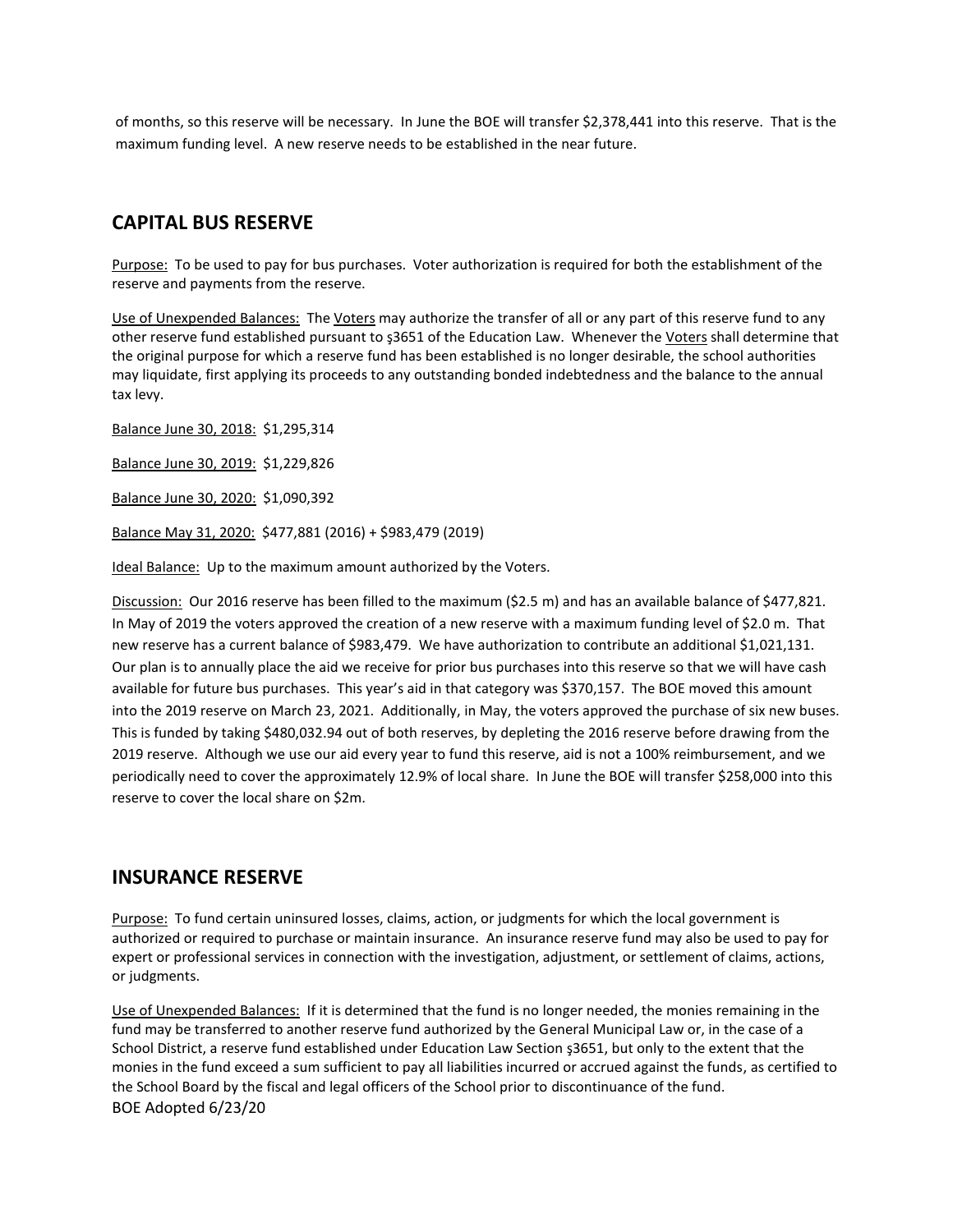Balance June 30, 2018: \$0 Balance June 30, 2019: \$0 Balance June 30, 2020: \$0 Balance May 31, 2021: \$0 Ideal Balance: Not applicable

Discussion: This reserve was liquidated by Board of Education Action on January 12, 2016. No action is needed at this time.

# **LIABILITY RESERVE**

Purpose: To establish and maintain a program of reserves to cover property loss and liability claims.

Use of Unexpended Balances: The balance of the reserve shall not exceed three percent, exclusive of any planned balance presently authorized, of the annual budget of the District to cover property loss and liability claims. Separate funds may be established for property loss and for liability claims and the separate identity of each fund may be maintained. Such reserve funds shall not be reduced to amounts less than the total of the amounts estimated to be necessary to cover incurred but unsettled claims or suits including expenses in connection therewith other than by payments for losses for which such amounts were established. Payments from such reserve funds shall not be made for purposes other than those for which such funds were established without authorizations by Vote of the electors of the Districts, except that such Board May authorize use of such funds other than amounts allocated for unsettled claims or suits including expenses in connection therewith to pay premiums for insurance policies purchased to insure subsequent losses in areas previously self-insured, in the event of dissolution of the self-insurance plan.

Balance June 30, 2018: \$758,495

Balance June 30, 2019: \$870,466

Balance June 30, 2020: \$952,918

Balance May 31, 2021: \$953,164

Ideal Balance: 3% of the budget (\$967,318 is 3% of the 2021-2022 budget).

Discussion: After discussions with our external auditors and insurance representative, potential uncovered risks exist in the areas of:

- Cyber security Although our current coverage was increased to a \$500,000 limit (from previous limit of \$250,000), we still have significant exposure. Mandated credit monitoring costs alone, currently run in the \$175 to \$200 range per name, annually. Pricing on a policy for \$5m worth of coverage runs in the \$40,000 range
- Pollution Remediation Claims
- **•** Special Education Claims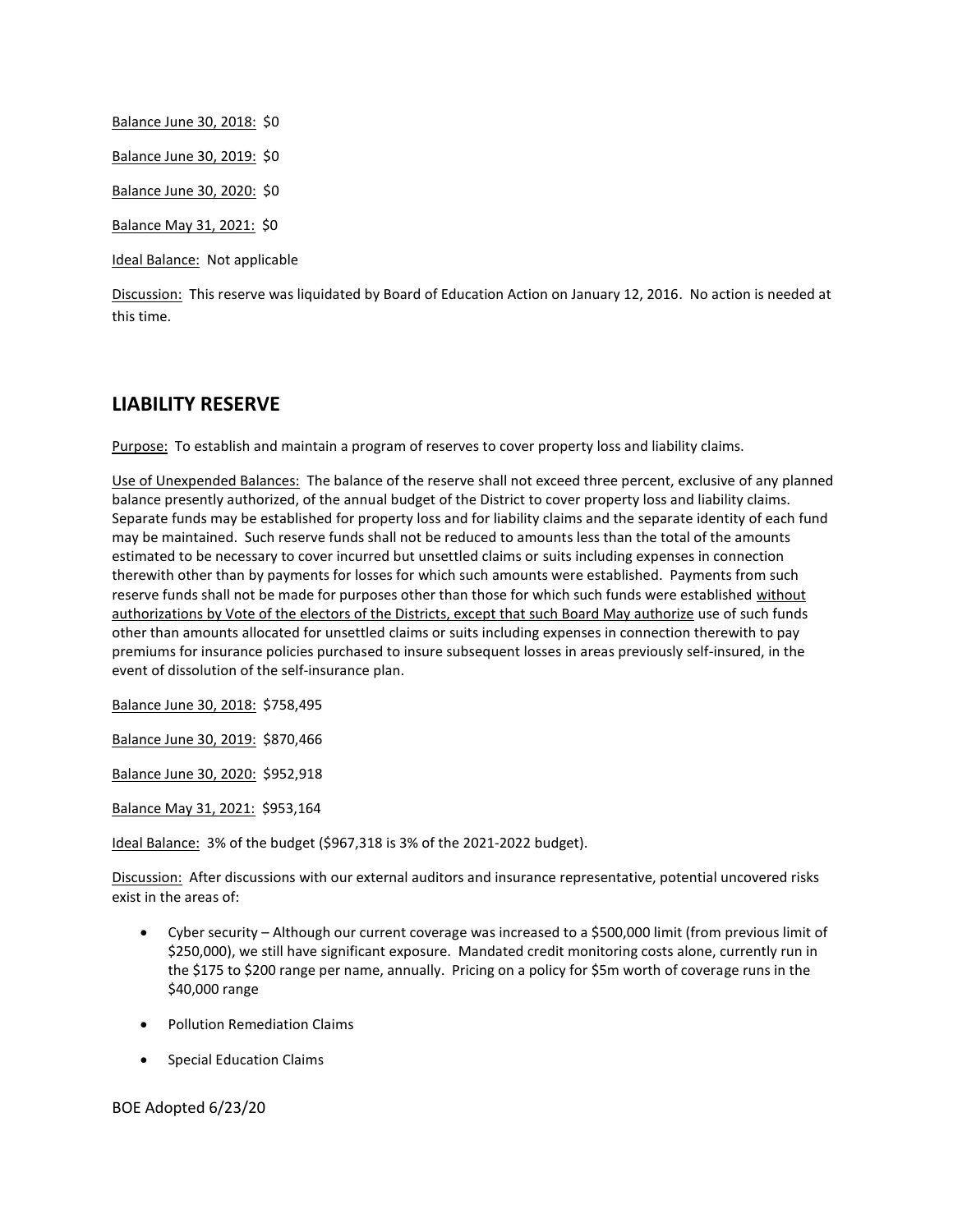- **•** Employment Related Claims
- Potential 3020a cases tied to the new APPR

This reserve should be funded with a philosophy of looking forward to potential liabilities, not looking back at claims in prior years. A \$101,176 claim is equivalent to 1% of the 2021-2022 tax levy.

In order to maintain our ideal balance, the BOE should transfer \$14,154 into this reserve in June.

# **EMPLOYEE BENEFIT ACCRUED LIABILITY RESERVE**

Purpose: These monies can be used to pay for unused sick leave, holiday leave, vacation leave, and time allowance granted in lieu of overtime compensation and other forms of payment. It may NOT be used to pay for incentives that are not tied to accumulated sick leave. It may Not be used to pay for retiree health benefits.

Use of Unexpended Balances: If the School Board determines that such fund is no longer needed, any remaining monies may be transferred to any other reserve fund authorized by General Municipal Law or , a reserve fund established under Education Law Section ş3651, but only to the extent that the monies in the employee benefit accrued liability reserve fund exceed a sum sufficient to pay all liabilities incurred or accrued against the employee benefit accrued liability fund, as certified to the School Board by the fiscal and legal officers of the school prior to the discontinuance of the fund.

Balance June 30, 2018: \$83,498

Balance June 30, 2019: \$89,498

Balance June 30, 2020: \$86,633

Balance May 31, 2021: \$104,593

Ideal Balance: In accordance with maintained spreadsheet

Discussion: A spreadsheet is updated on an annual basis that details our potential liability based on current employees. Our current balance is approximately \$104,593. When we built our 20-21 budget, we estimated compensated absences expenditures at \$20,000 and appropriated the same amount from this reserve. At the end of this fiscal year we will pay all of our eligible expenses from this reserve. The spreadsheet will then be updated over the summer and the Board of Education will make any appropriate adjustments at that time.

# **RETIREMENT CONTRIBUTION RESERVE**

Purpose: The governing board of a school district, by resolution, may establish a reserve for the purpose of financing retirement contributions made to the NY State and Local Employees' Retirement System. Establishing or expending the reserve does not require voter approval. Expenditures may only be to finance retirement contributions. Effective April 1, 2019 the law allows school districts and BOCES to establish a sub-fund in the retirement contribution reserve fund to include amounts payable to the New York State Teachers Retirement System (NYSTRS). This TRS sub-fund can be used to pay amounts due to NYSTRS or to offset all or some of the amounts deducted from state aid.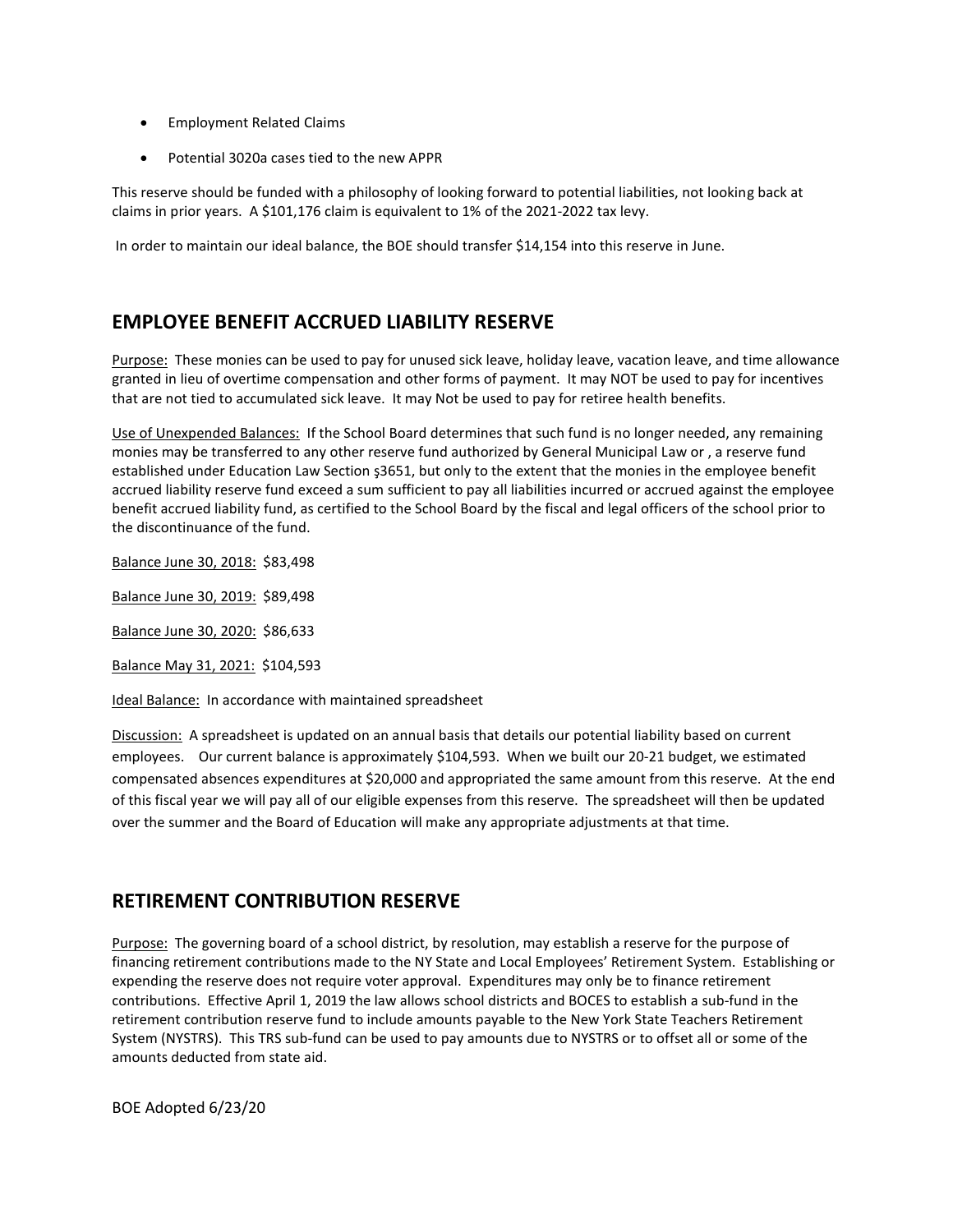Use of Unexpended Balances: The Board may authorize the transfer of a portion of the moneys in the retirement contribution reserve to a reserve fund established pursuant to Sections 6-c, 6-d, 6-e, 6-f, or 6-g of the General Municipal Law, or a reserve fund established pursuant to Section ş3651 of the Education Law. Such a transfer is subject to a public hearing. If the Board determines that the retirement contribution reserve is not longer needed, the Board may terminate the fund by resolution. The resolution must transfer any monies remaining in such fund to other reserve funds established pursuant to Section ş3651 of Education Law.

Balance June 30, 2018: \$879,857

Balance June 30, 2019: \$1,075,018 (\$877,752 for ERS and \$197,266 for TRS)

Balance June 30, 2020: \$1,088,126 (955,750 for ERS and \$200,259 for TRS)

Balance May 31, 2021: \$849,517 (\$649,116 for ERS and \$200,401 for TRS)

Ideal Balance: Three to five years' worth of annual contributions to the NY State and Local Employees' Retirement System

Discussion: This reserve was established in 2010 and reached its highest balance (\$2,080,569) in 2013. Our expense for ERS has been as follows:

- 2009-2010: \$196,973
- 2010-2011: \$275,304
- 2011-2012: \$364,379
- 2012-2013: \$354,616
- 2013-2014: \$438,197
- 2014-2015: \$395,365
- 2015-2016: \$344,806
- 2016-2017: \$320,396
- 2017-2018: \$302,362
- 2018-2019: \$284,390
- 2019-2020: \$281,983
- 2020-2021 (estimated) \$307,261 (already appropriated from this reserve and reflected in the May 31 balance)

Because this expense can vary greatly from year to year, we appropriate funds from this reserve every year to match our expenditures. Our current ideal balance is between \$1m and \$2m. This means that the BOE should look to rebuild the balance of this reserve. In June of 2020, the Board of Education planned to transfer \$500,000 of fund balance into this reserve. However, only \$384,563 was available, due to the state withholding aid. Since we